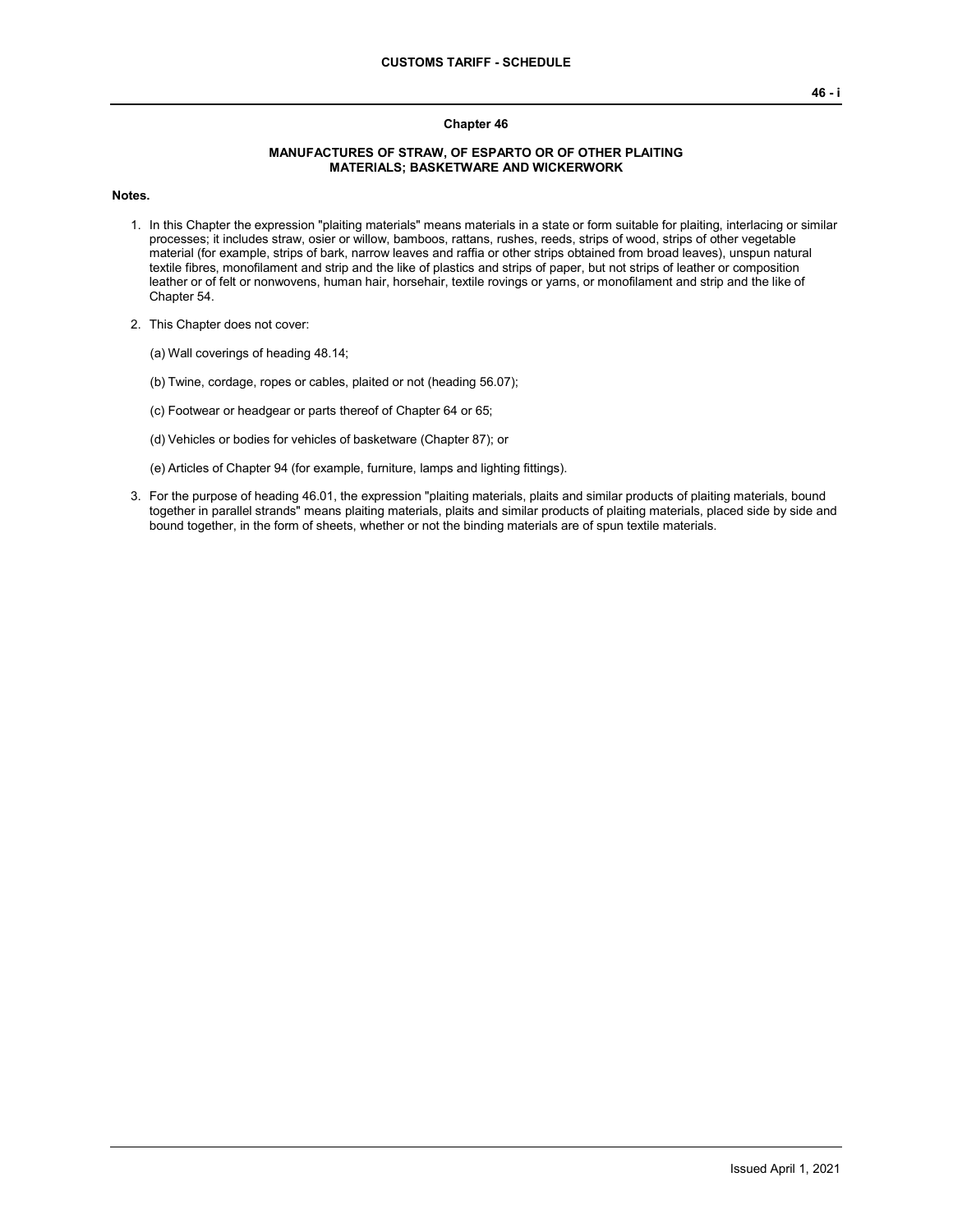## **CUSTOMS TARIFF - SCHEDULE**

| Tariff<br>Item            | <b>SS</b> | <b>Description of Goods</b>                                                                                                                                                                                                                                                                                           | Unit of<br>Meas. | <b>MFN</b><br>Tariff | <b>Applicable</b><br><b>Preferential Tariffs</b>                                                                               |
|---------------------------|-----------|-----------------------------------------------------------------------------------------------------------------------------------------------------------------------------------------------------------------------------------------------------------------------------------------------------------------------|------------------|----------------------|--------------------------------------------------------------------------------------------------------------------------------|
| 46.01                     |           | Plaits and similar products of plaiting materials, whether or not<br>assembled into strips; plaiting materials, plaits and similar products of<br>plaiting materials, bound together in parallel strands or woven, in sheet<br>form, whether or not being finished articles (for example, mats, matting,<br>screens). |                  |                      |                                                                                                                                |
|                           |           | -Mats, matting and screens of vegetable materials:                                                                                                                                                                                                                                                                    |                  |                      |                                                                                                                                |
|                           |           | 4601.21.00 00 - - Of bamboo                                                                                                                                                                                                                                                                                           |                  | 3%                   | CCCT, LDCT, GPT,<br>UST, MXT, CIAT, CT,<br>CRT, IT, NT, SLT, PT,<br>COLT, JT, PAT, HNT,<br>KRT, CEUT, UAT,<br>CPTPT, UKT: Free |
|                           |           | 4601.22.00 00 - - Of rattan                                                                                                                                                                                                                                                                                           |                  | 3%                   | CCCT, LDCT, GPT,<br>UST, MXT, CIAT, CT,<br>CRT, IT, NT, SLT, PT,<br>COLT, JT, PAT, HNT,<br>KRT, CEUT, UAT,<br>CPTPT, UKT: Free |
| 4601.29                   |           | - -Other                                                                                                                                                                                                                                                                                                              |                  |                      |                                                                                                                                |
|                           |           | 4601.29.10 00 - - - Mats and matting of sisal, palm or cane straw                                                                                                                                                                                                                                                     |                  | Free                 | CCCT, LDCT, GPT,<br>UST, MXT, CIAT, CT,<br>CRT, IT, NT, SLT, PT,<br>COLT, JT, PAT, HNT,<br>KRT, CEUT, UAT,<br>CPTPT, UKT: Free |
| 4601.29.90 00 - - - Other |           |                                                                                                                                                                                                                                                                                                                       |                  | 3%                   | CCCT, LDCT, GPT,<br>UST, MXT, CIAT, CT,<br>CRT, IT, NT, SLT, PT,<br>COLT, JT, PAT, HNT,<br>KRT, CEUT, UAT,<br>CPTPT, UKT: Free |
|                           |           | -Other:                                                                                                                                                                                                                                                                                                               |                  |                      |                                                                                                                                |
| 4601.92                   |           | - -Of bamboo                                                                                                                                                                                                                                                                                                          |                  |                      |                                                                                                                                |
|                           |           | 4601.92.10 00 - - - Plaits and similar products of plaiting materials, whether or not assembled<br>into strips                                                                                                                                                                                                        |                  | 2.5%                 | CCCT, LDCT, GPT,<br>UST, MXT, CIAT, CT,<br>CRT, IT, NT, SLT, PT,<br>COLT, JT, PAT, HNT,<br>KRT, CEUT, UAT,<br>CPTPT, UKT: Free |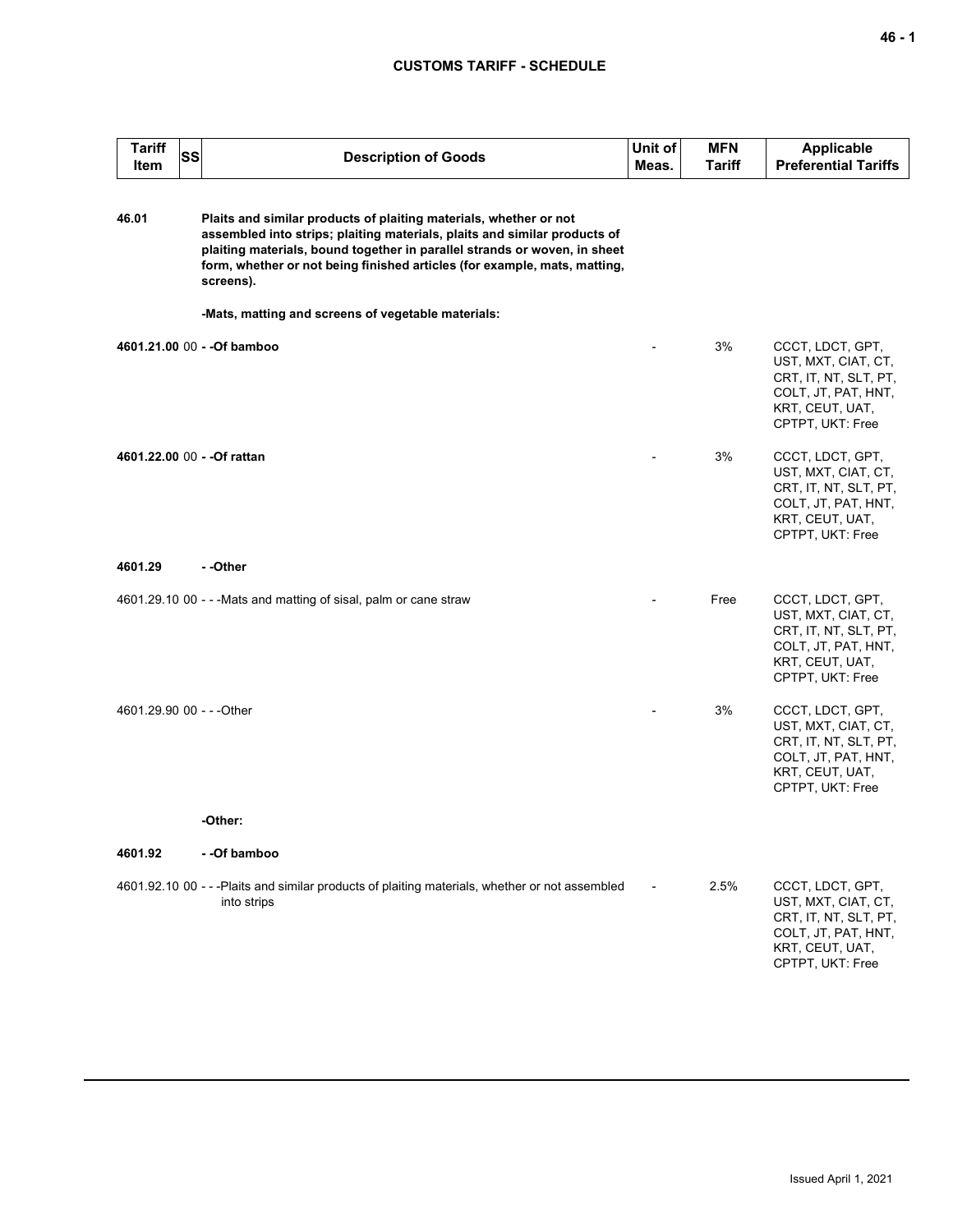| <b>Tariff</b> | SS<br><b>Description of Goods</b>                                                                              | Unit of | <b>MFN</b>    | <b>Applicable</b>                                                                                                                    |
|---------------|----------------------------------------------------------------------------------------------------------------|---------|---------------|--------------------------------------------------------------------------------------------------------------------------------------|
| Item          |                                                                                                                | Meas.   | <b>Tariff</b> | <b>Preferential Tariffs</b>                                                                                                          |
| 4601.93       | 4601.92.90 00 - - - Other<br>- -Of rattan                                                                      |         | 5%            | CCCT, LDCT, UST,<br>MXT, CIAT, CT, CRT,<br>IT, NT, SLT, PT, COLT,<br>JT, PAT, HNT, KRT,<br>CEUT, UAT, CPTPT,<br>UKT: Free<br>GPT: 3% |
|               | 4601.93.10 00 - - - Plaits and similar products of plaiting materials, whether or not assembled                |         | 2.5%          | CCCT, LDCT, GPT,                                                                                                                     |
|               | into strips                                                                                                    |         |               | UST, MXT, CIAT, CT,<br>CRT, IT, NT, SLT, PT,<br>COLT, JT, PAT, HNT,<br>KRT, CEUT, UAT,<br>CPTPT, UKT: Free                           |
|               | 4601.93.90 00 - - - Other                                                                                      |         | 5%            | CCCT, LDCT, UST,<br>MXT, CIAT, CT, CRT,<br>IT, NT, SLT, PT, COLT,<br>JT, PAT, HNT, KRT,<br>CEUT, UAT, CPTPT,<br>UKT: Free<br>GPT: 3% |
| 4601.94       | - - Of other vegetable materials                                                                               |         |               |                                                                                                                                      |
|               |                                                                                                                |         |               |                                                                                                                                      |
|               | 4601.94.10 00 - - - Plaits and similar products of plaiting materials, whether or not assembled<br>into strips |         | 2.5%          | CCCT, LDCT, GPT,<br>UST, MXT, CIAT, CT,<br>CRT, IT, NT, SLT, PT,<br>COLT, JT, PAT, HNT,<br>KRT, CEUT, UAT,<br>CPTPT, UKT: Free       |
|               | 4601.94.90 00 - - - Other                                                                                      |         | 5%            | CCCT, LDCT, UST,                                                                                                                     |
|               |                                                                                                                |         |               | MXT, CIAT, CT, CRT,<br>IT, NT, SLT, PT, COLT,<br>JT, PAT, HNT, KRT,<br>CEUT, UAT, CPTPT,<br>UKT: Free<br>GPT: 3%                     |
| 4601.99       | - -Other                                                                                                       |         |               |                                                                                                                                      |
|               | 4601.99.10 00 - - -Plaits and similar products of plaiting materials, whether or not assembled<br>into strips  |         | 2.5%          | CCCT, LDCT, GPT,<br>UST, MXT, CIAT, CT,<br>CRT, IT, NT, SLT, PT,<br>COLT, JT, PAT, HNT,<br>KRT, CEUT, UAT,<br>CPTPT, UKT: Free       |
|               | 4601.99.90 00 - - - Other                                                                                      |         | 3%            | CCCT, LDCT, GPT,<br>UST, MXT, CIAT, CT,<br>CRT, IT, NT, SLT, PT,<br>COLT, JT, PAT, HNT,<br>KRT, CEUT, UAT,<br>CPTPT, UKT: Free       |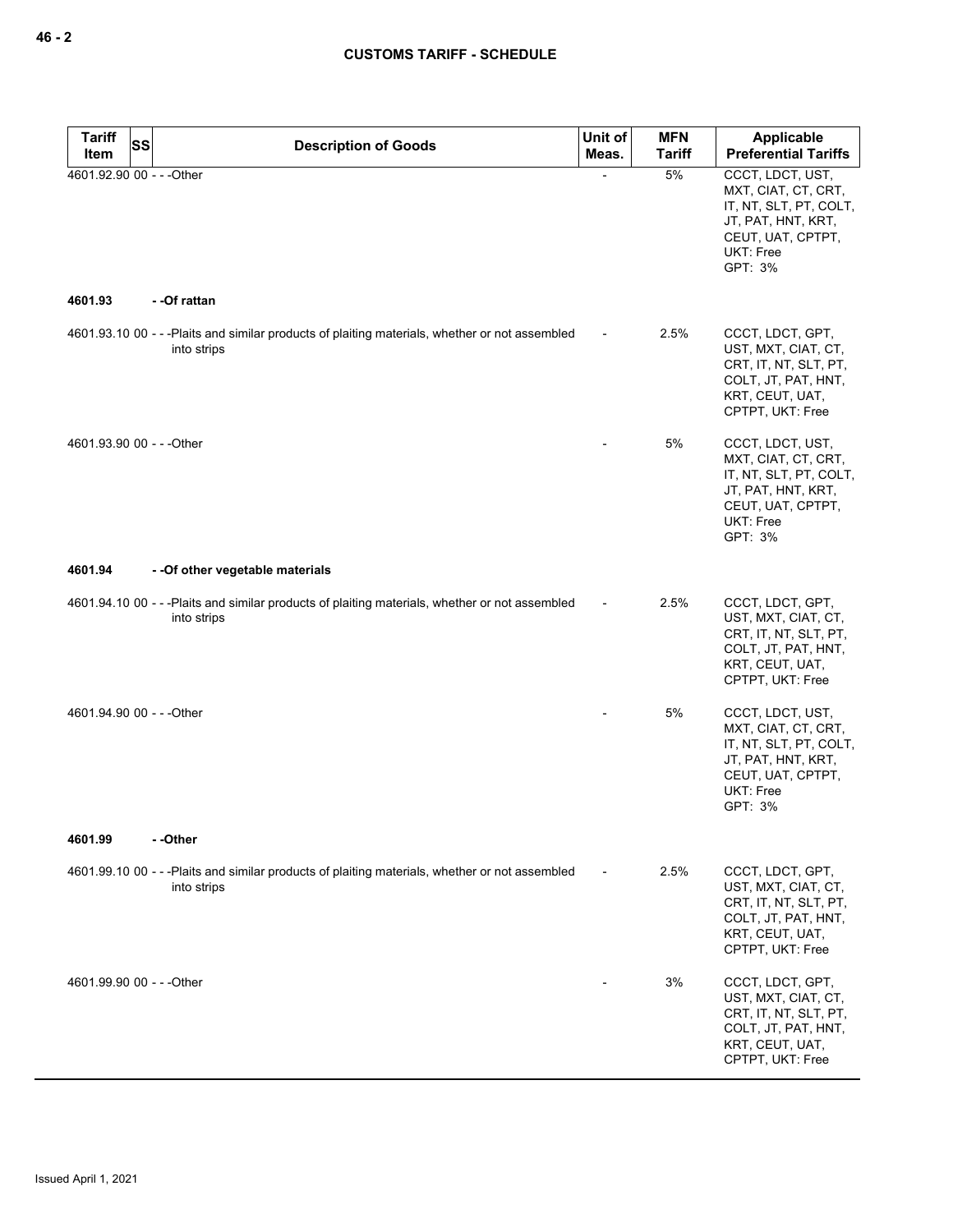| <b>Tariff</b><br><b>SS</b><br>Item | <b>Description of Goods</b>                                                                                                                                 | Unit of<br>Meas. | <b>MFN</b><br><b>Tariff</b> | Applicable<br><b>Preferential Tariffs</b>                                                                                            |
|------------------------------------|-------------------------------------------------------------------------------------------------------------------------------------------------------------|------------------|-----------------------------|--------------------------------------------------------------------------------------------------------------------------------------|
| 46.02                              | Basketwork, wickerwork and other articles, made directly to shape from<br>plaiting materials or made up from goods of heading 46.01; articles of<br>loofah. |                  |                             |                                                                                                                                      |
|                                    | -Of vegetable materials:                                                                                                                                    |                  |                             |                                                                                                                                      |
| 4602.11                            | - -Of bamboo                                                                                                                                                |                  |                             |                                                                                                                                      |
| 4602.11.10 00 - - - Handbags;      | Trunks, travelling-bags and cases, shopping-bags and hatboxes                                                                                               |                  | 11%                         | CCCT, LDCT, UST,<br>MXT, CIAT, CT, CRT,<br>IT, NT, SLT, PT, COLT,<br>JT, PAT, HNT, KRT,<br>CEUT, UAT, CPTPT,<br>UKT: Free<br>GPT: 7% |
|                                    | $- -$ Other:                                                                                                                                                |                  |                             |                                                                                                                                      |
| 4602.11.92 00 - - - - Baskets      |                                                                                                                                                             |                  | 6.5%                        | CCCT, LDCT, UST,<br>MXT, CIAT, CT, CRT,<br>IT, NT, SLT, PT, COLT,<br>JT, PAT, HNT, KRT,<br>CEUT, UAT, CPTPT,<br>UKT: Free<br>GPT: 3% |
|                                    | 4602.11.93 00 - - - - Panniers specially designed for transporting and releasing pigeons                                                                    |                  | Free                        | CCCT, LDCT, GPT,<br>UST, MXT, CIAT, CT,<br>CRT, IT, NT, SLT, PT,<br>COLT, JT, PAT, HNT,<br>KRT, CEUT, UAT,<br>CPTPT, UKT: Free       |
| 4602.11.99 00 - - - - Other        |                                                                                                                                                             |                  | 7%                          | CCCT, LDCT, UST,<br>MXT, CIAT, CT, CRT,<br>IT, NT, SLT, PT, COLT,<br>JT, PAT, HNT, KRT,<br>CEUT, UAT, CPTPT,<br>UKT: Free<br>GPT: 3% |
| 4602.12                            | - -Of rattan                                                                                                                                                |                  |                             |                                                                                                                                      |
|                                    | 4602.12.10 00 - - - Handbags other than of palm straw or cane straw;<br>Trunks, travelling-bags and cases, shopping-bags and hatboxes<br>$- -$ Other:       |                  | 11%                         | CCCT, LDCT, UST,<br>MXT, CIAT, CT, CRT,<br>IT, NT, SLT, PT, COLT,<br>JT, PAT, HNT, KRT,<br>CEUT, UAT, CPTPT,<br>UKT: Free<br>GPT: 7% |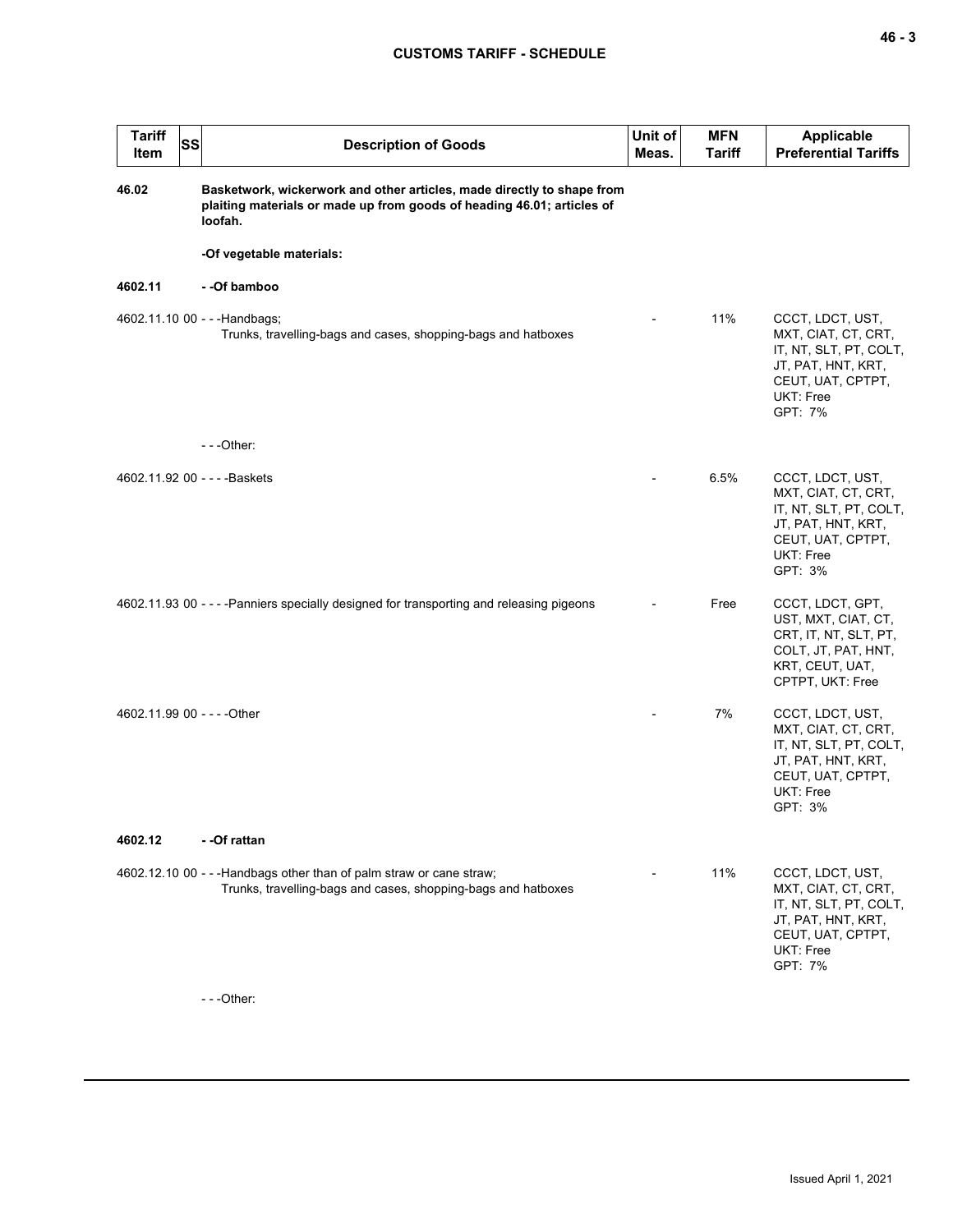| <b>Tariff</b><br>Item | <b>SS</b><br><b>Description of Goods</b>                                                                                                     | Unit of<br>Meas. | <b>MFN</b><br><b>Tariff</b> | Applicable<br><b>Preferential Tariffs</b>                                                                                            |
|-----------------------|----------------------------------------------------------------------------------------------------------------------------------------------|------------------|-----------------------------|--------------------------------------------------------------------------------------------------------------------------------------|
|                       | 4602.12.91 00 - - - - Handbags of palm straw                                                                                                 |                  | 4%                          | CCCT, LDCT, GPT,<br>UST, MXT, CIAT, CT,<br>CRT, IT, NT, SLT, PT,<br>COLT, JT, PAT, HNT,<br>KRT, CEUT, UAT,<br>CPTPT, UKT: Free       |
|                       | 4602.12.92 00 - - - - Baskets of interwoven vegetable fibres                                                                                 |                  | 6.5%                        | CCCT, LDCT, UST,<br>MXT, CIAT, CT, CRT,<br>IT, NT, SLT, PT, COLT,<br>JT, PAT, HNT, KRT,<br>CEUT, UAT, CPTPT,<br>UKT: Free<br>GPT: 3% |
|                       | 4602.12.93 00 - - - - Panniers specially designed for transporting and releasing pigeons                                                     |                  | Free                        | CCCT, LDCT, GPT,<br>UST, MXT, CIAT, CT,<br>CRT, IT, NT, SLT, PT,<br>COLT, JT, PAT, HNT,<br>KRT, CEUT, UAT,<br>CPTPT, UKT: Free       |
|                       | 4602.12.99 00 - - - - Other                                                                                                                  |                  | 7%                          | CCCT, LDCT, UST,<br>MXT, CIAT, CT, CRT,<br>IT, NT, SLT, PT, COLT,<br>JT, PAT, HNT, KRT,<br>CEUT, UAT, CPTPT,<br>UKT: Free<br>GPT: 3% |
| 4602.19               | - -Other                                                                                                                                     |                  |                             |                                                                                                                                      |
|                       | 4602.19.10 00 - - - Handbags other than of sisal, palm straw or cane straw;<br>Trunks, travelling-bags and cases, shopping-bags and hatboxes |                  | 11%                         | CCCT, LDCT, UST,<br>MXT, CIAT, CT, CRT,<br>IT, NT, SLT, PT, COLT,<br>JT, PAT, HNT, KRT,<br>CEUT, UAT, CPTPT,<br>UKT: Free<br>GPT: 7% |
|                       |                                                                                                                                              |                  |                             |                                                                                                                                      |
|                       | 4602.19.91 00 - - - - Handbags of sisal, palm straw or cane straw                                                                            |                  | 4%                          | CCCT, LDCT, GPT,<br>UST, MXT, CIAT, CT,<br>CRT, IT, NT, SLT, PT,<br>COLT, JT, PAT, HNT,<br>KRT, CEUT, UAT,<br>CPTPT, UKT: Free       |
|                       | 4602.19.92 00 - - - - Baskets of interwoven vegetable fibres                                                                                 |                  | 6.5%                        | CCCT, LDCT, UST,<br>MXT, CIAT, CT, CRT,<br>IT, NT, SLT, PT, COLT,<br>JT, PAT, HNT, KRT,<br>CEUT, UAT, CPTPT,<br>UKT: Free<br>GPT: 3% |